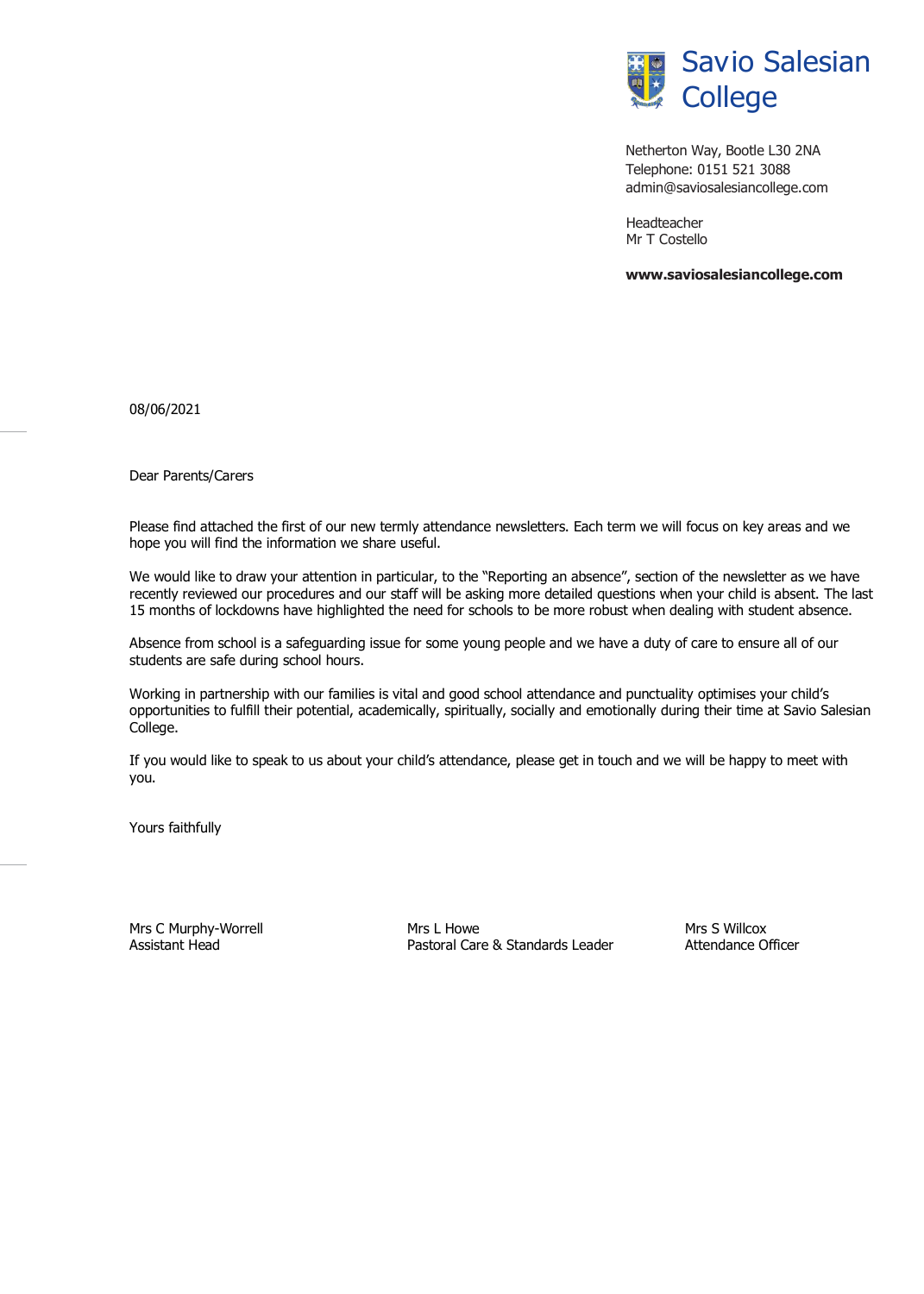# Attendance Matters

Savio Salesian College **Summer 2021 Edition 1** Edition 1

## *Importance of good attendance*

Regular and punctual school attendance is important. Students need to attend school regularly if they are to take full advantage of the educational opportunities available to them by law. Savio Salesian College fully recognises its responsibilities to ensure students are in school and on time, therefore having access to learning for the maximum number of days and hours.

## *Lost learning*

The 1996 Education Act, (section 444) states that parents (including non-related adult carers in the child's household) have a legal responsibility to ensure that those of compulsory school age are educated, either by 'regular' attendance at school or 'otherwise'

There are 190 days in a school year, which leaves 175 days to spend on family time, shopping, appointments and other things!

| Yearly     | Equivalent | Equivalent | Equivalent number of |
|------------|------------|------------|----------------------|
| attendance | number of  | number     | lessons missed       |
|            | days       | of weeks   |                      |
|            | missed     | missed     |                      |
|            |            |            |                      |
| 95%        | 9          | 2          | 50                   |
|            |            |            |                      |
| 90%        | 19         | 4          | 100                  |
|            |            |            |                      |
| 85%        | 29         | 6          | 150                  |
|            |            |            |                      |
| 80%        | 38         | 8          | 200                  |
|            |            |            |                      |

## *Reporting an absence*

Your child should be in school by 8.25am. You must contact us by 8.30am if your child is going to be absent.

As non attendance at school is a safeguarding matter, when you call we will ask the following questions;

- The reason for your child's absence. (the more detail you provide the better we can support you & your child.)
- Does your child have adequate supervision for their age/development throughout the day? (For older children with minor ailments this may be regular check in's through the day rather than an adult being with them.)
- Is the absence something we can support you with? E.g. could they manage a shorter day or need support from our Pastoral Team?
- When will your child return to school? (We will contact you again if your child does not return when we expected.)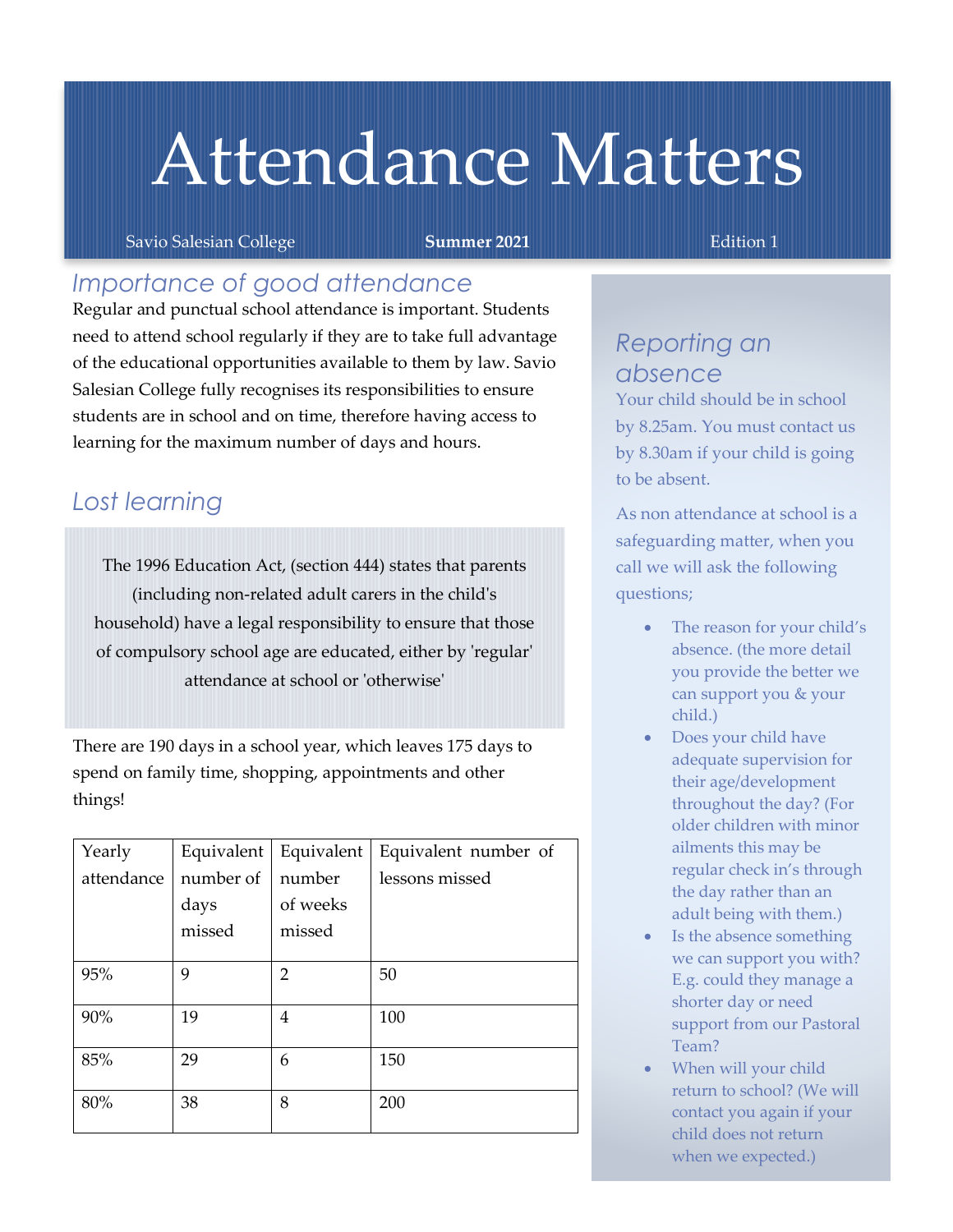# *Unexplained absences*

*All absent students are a cause for concern until we have established the reason for their absence. If we do not hear from you we will take all steps necessary to contact you and establish why your child is not in school. This includes;*

- *Telephone call, text message and email to priority contact*
- *Follow up calls to all emergency contacts you have provided to us*
- *Home visit from school staff or the LA Early Help Attendance team*
- In the event we cannot locate your child if we have concerns for their wellbeing we *may refer the matter to Sefton Children's Services or Merseyside Police*

*If your child has 10 or more sessions (5 days) in one term or 18 or more sessions (9 days) over two terms we will request medical evidence for future absence. We may refer you to the LA*  for an attendance panel meeting or a 15 day period of monitoring. If attendance does not *improve over this period, under section 444, a Penalty Charge Notice will be issued for £60 to parents. This will be issued to both parents even if one of the parents does not live with the student. Each parent will have 21 days to make payment. This will rise to £120 if the initial fine is paid between 22 and 28 days*

## *Examples of unauthorised absence*

*Not attending school to go shopping or for a day trip.*

*Not attending school on their birthday or the birthday of a family member*

*Not attending school due to attending a hospital appointment for another family member.*

*Not attending school due to the fact the family returned late in the previous evening from a family holiday.*

*Not attending school as they are looking after younger siblings.*

*Attending a medical appointment in the morning but then fails to return to school for afternoon lessons. Illness when medical evidence is required but not provided to us.*